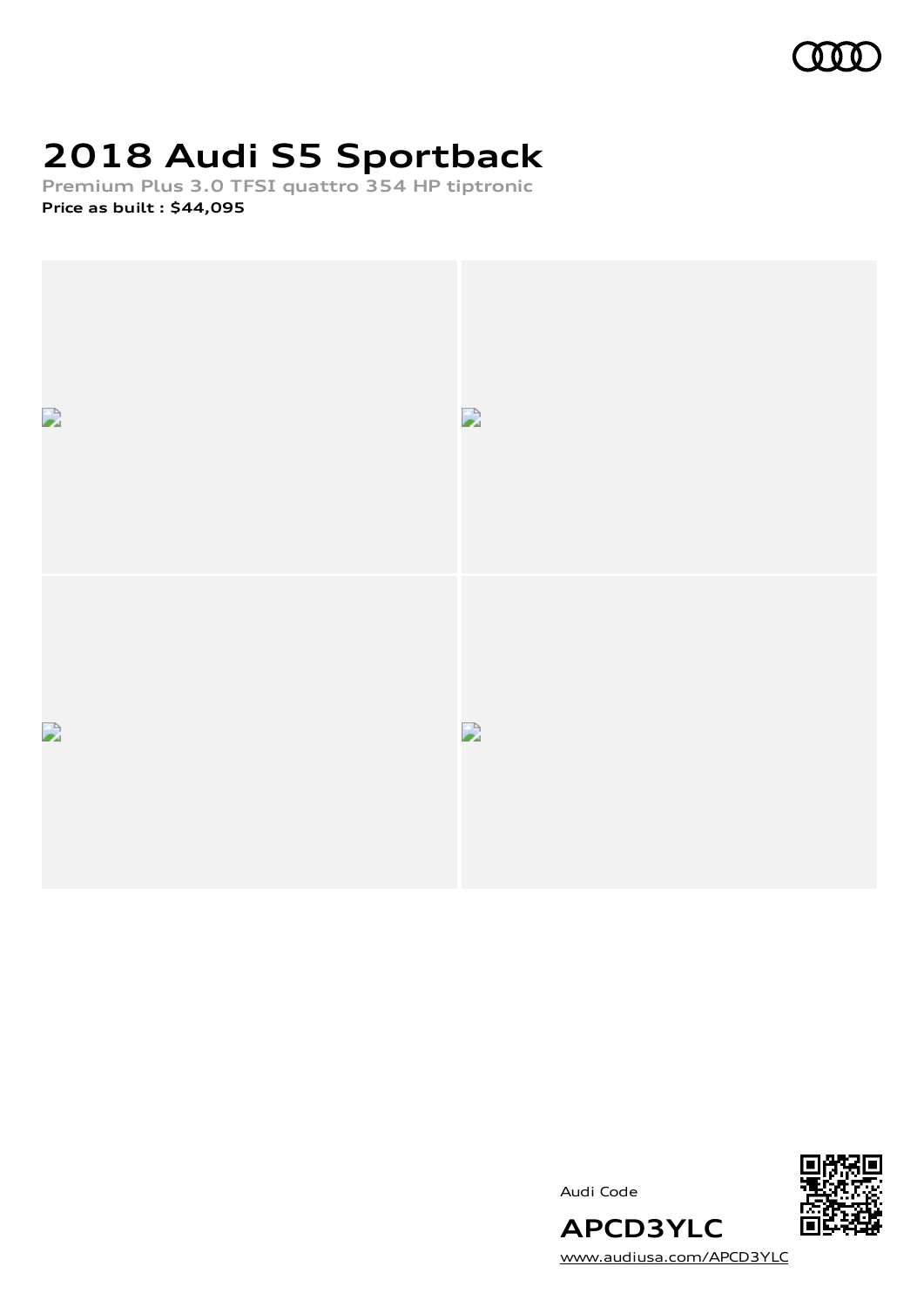#### **Audi 2018 Audi S5 Sportback**

Premium Plus 3.0 TFSI quattro 354 HP tiptronic

**Price as buil[t](#page-8-0)** \$44,095

#### **Exterior colour**

Glacier White metallic

#### $\overline{\phantom{a}}$

#### **Further Information**

Type of vehicle Used car Mileage 25,128 miles No

**Warranty**

#### **Interior colour**

| Seats     | rotor gray-rotor gray-<br>anthracite/black-black/black/black |
|-----------|--------------------------------------------------------------|
| Dashboard | black                                                        |
| Carpet    | black                                                        |
| Headliner | black                                                        |

#### **Audi Code** APCD3YLC

**Your configuration on www.audiusa.com** [www.audiusa.com/APCD3YLC](https://www.audiusa.com/APCD3YLC)

**Commission number** 8c53a4640a0e09af5ee7

#### **Technical Specifications**

| Engine type                  | Front mounted - longitudinal V6              |
|------------------------------|----------------------------------------------|
| stroke                       | Displacement/Bore and 2995/84.5 x 89.0 cc/mm |
| Torque                       | 369 @ 1,370-4,500 lb-ft@rpm                  |
| Top track speed              | 155 mph mph                                  |
| Acceleration (0 - 60<br>mph) | 4.5 seconds seconds                          |
| Recommended fuel             | Premium                                      |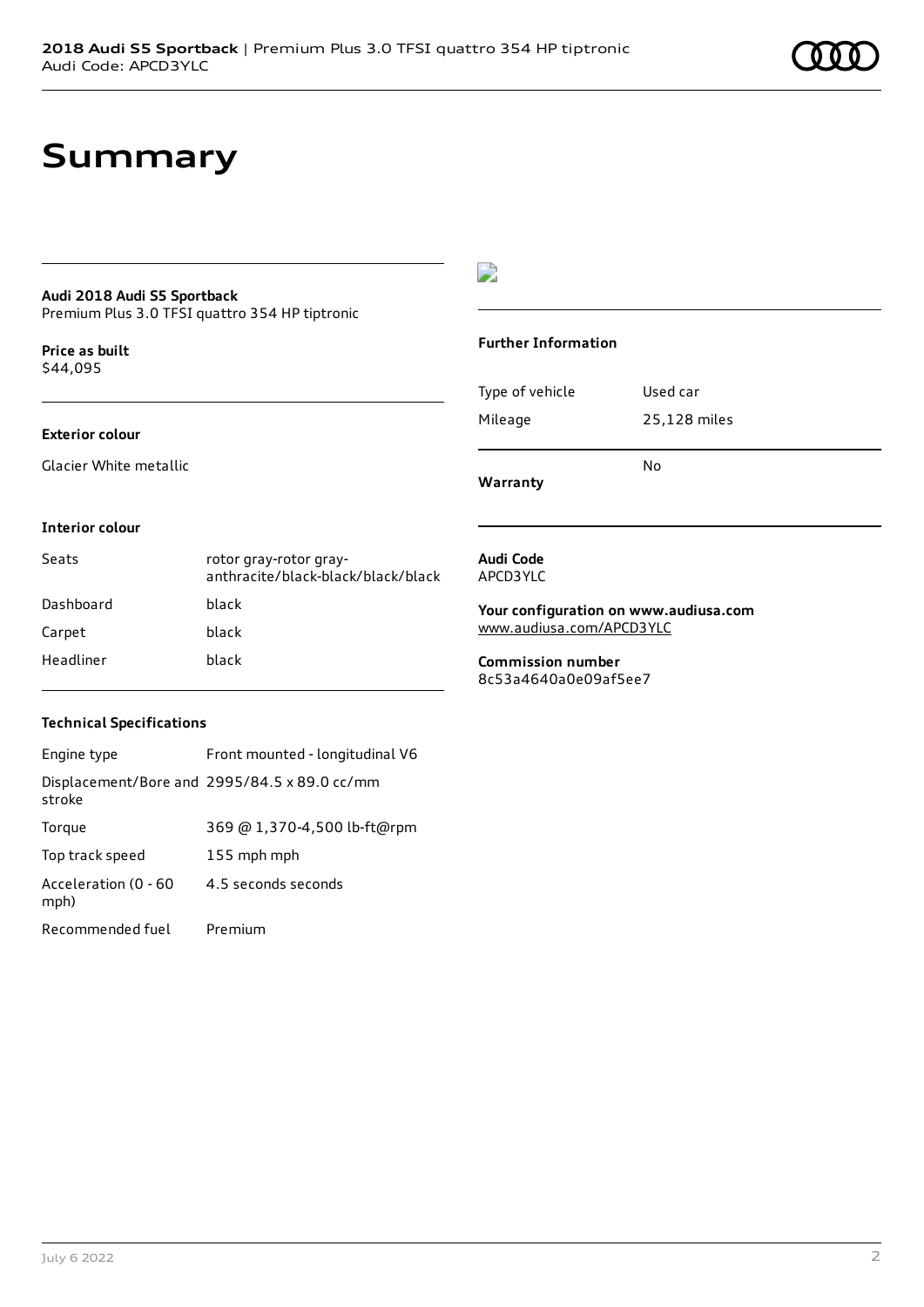

# **Standard features**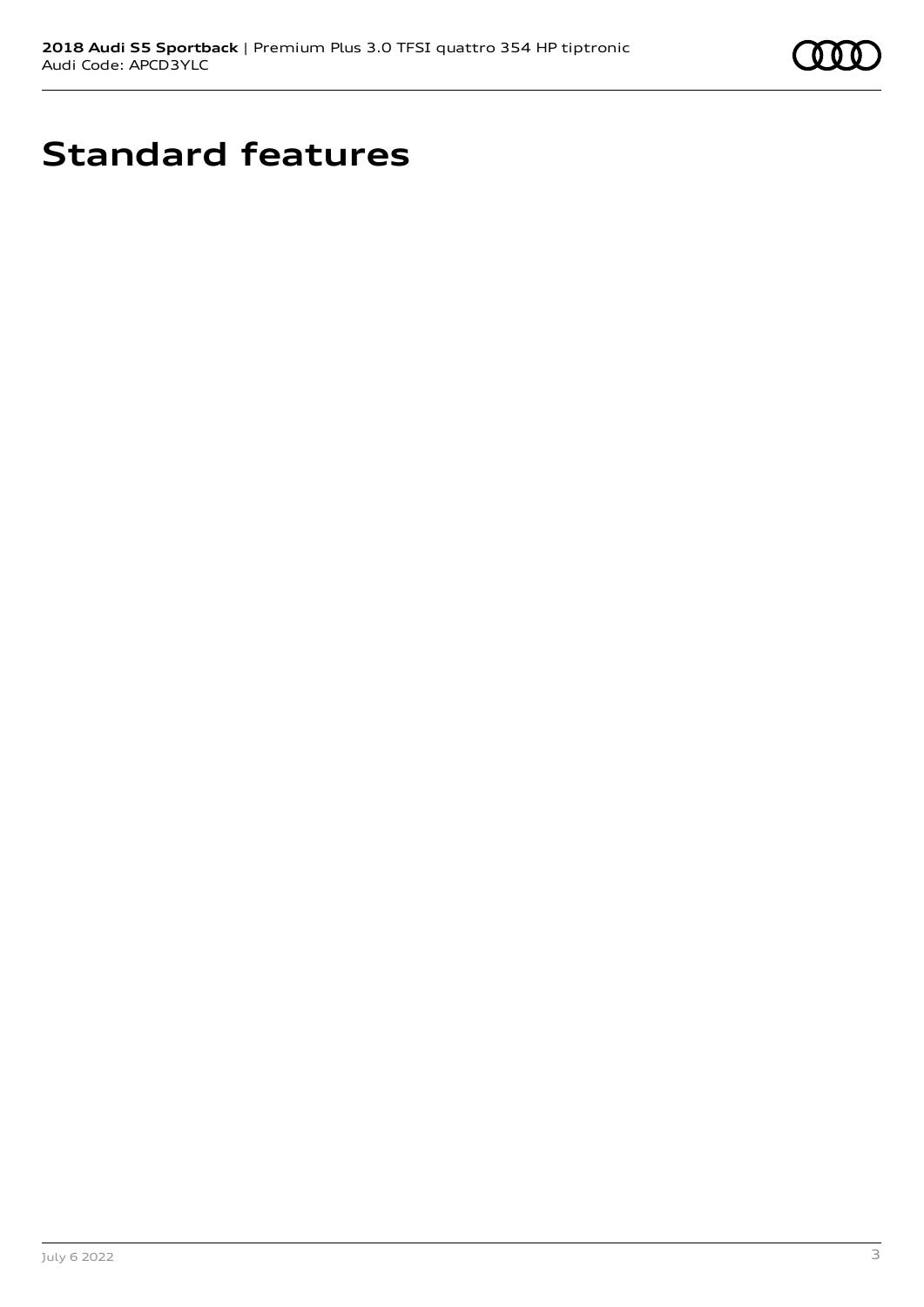### **Dealer remarks**

REDUCED FROM \$45,133!, EPA 30 MPG Hwy/21 MPG City!, \$7,400 below Kelley Blue Book! CARFAX 1-Owner. Heated Leather Seats, Sunroof, NAV

#### KEY FEATURES INCLUDE

Leather Seats, Sunroof, All Wheel Drive, Power Liftgate, Rear Air. Audi Premium Plus with Glacier White metallic exterior and Rotor Gray interior features a V6 Cylinder Engine with 354 HP at 5400 RPM\*.

#### OPTION PACKAGES

NAVIGATION PACKAGE Audi connect PRIME and PLUS online services (), Audi MMI Navigation Plus w/MMI Touch, 8.3" TFT color center infotainment/navigation display and hand writing-recognition technology, 12.3" LCD Display Audi Virtual Cockpit, fully digital instrument cluster w/3 visual modes: classic, infotainment and sport, S SPORT PACKAGE Front & Rear Red Brake Calipers, Sport Adaptive Damping Suspension, Sport Rear Differential, BANG & OLUFSEN SOUND SYSTEM W/3D SOUND 19 speakers, 16-channel amplifier, 755 watts, 5.1 surround sound support, speed-sensitive volume control and anodized aluminum speaker grille finish w/dynamic line design, WHEELS: 19" X 8.5" 5-SPOKE-CAVO DESIGN Contrasting gray/polished finish, Tires: P255/35R19 96Y XL Summer Performance.

#### A GREAT VALUE

Reduced from \$45,133. This S5 Sportback is priced \$7,400 below Kelley Blue Book.

#### WHY BUY FROM US

Audi Palo Alto is exceptionally proud to announce that we have been honored with the prestigious Audi Magna Society designation for 2018. This honor is awarded to the very best Audi dealers in the nation, and represents our commitment to our our customers. We invite you to visit Audi Palo Alto to experience what makes us one of the top Audi dealers in the country!

Pricing analysis performed on 6/8/2022. Horsepower calculations based on trim engine configuration. Fuel economy calculations based on original manufacturer data for trim engine configuration. Please confirm the accuracy of the included equipment by calling us prior to purchase.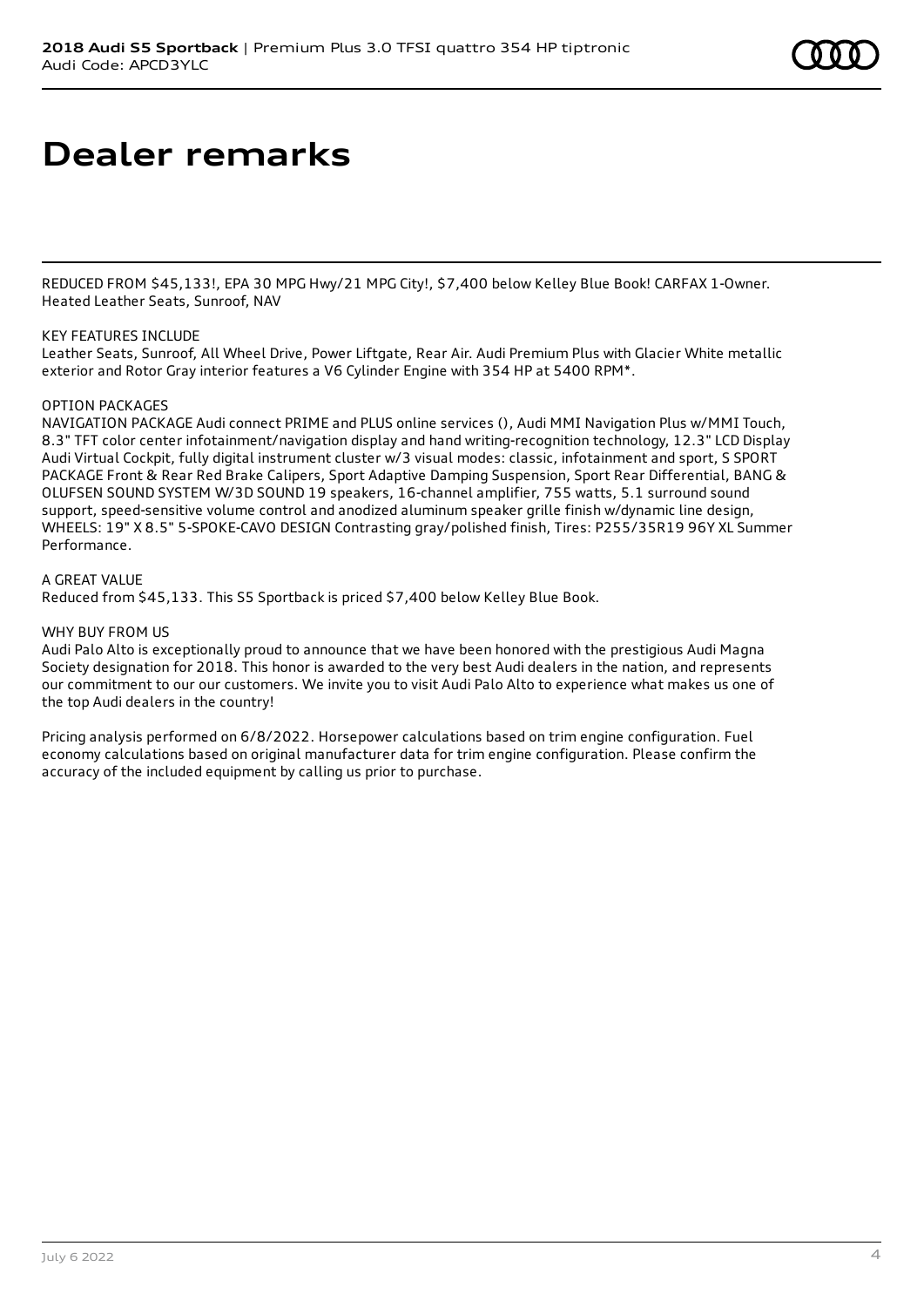### **Technical Specifications**

#### **Engineering | Performance**

| Front mounted - longitudinal V6              |
|----------------------------------------------|
| 4.5 seconds seconds                          |
| Aluminum-alloy                               |
| Induction/fuel injection Turbocharged/TFSI®  |
| Aluminum-alloy                               |
| 354 @ 5,400-6,400 @ rpm                      |
| Displacement/Bore and 2995/84.5 x 89.0 cc/mm |
| 155 mph mph                                  |
| 369 @ 1,370-4,500 lb-ft@rpm                  |
| 24-valve DOHC with Audi valvelift            |
|                                              |

### **Electrical system**

| Alternator | 110-150 A  |
|------------|------------|
| Battery    | 420 A/75Ah |

### **Transmission | Drivetrain**

| Gear ratios: 8th         | 0.667:1                                                                                       |
|--------------------------|-----------------------------------------------------------------------------------------------|
| Gear ratios: 6th         | 1.000:1                                                                                       |
| Gear ratios: 7th         | 0.839:1                                                                                       |
| Gear ratios: Reverse     | 3.317:1                                                                                       |
| Drivetrain type          | Automatic transmission with<br>quattro <sup>®</sup> all-wheel drive                           |
| Gear ratios: Final Drive | 2.848:1                                                                                       |
| Gear ratios: 4th         | 1.667:1                                                                                       |
| Transmission             | Eight-speed Tiptronic® automatic<br>transmission and quattro <sup>®</sup> all-<br>wheel drive |
| Gear ratios: 5th         | 1.285:1                                                                                       |
| Gear ratios: 2nd         | 3.143:1                                                                                       |
| Gear ratios: 3rd         | 2.106:1                                                                                       |
| Gear ratios: 1st         | 4.717:1                                                                                       |
|                          |                                                                                               |

#### **Steering**

| Steering type                             | Electromechanical speed sensitive<br>power steering |
|-------------------------------------------|-----------------------------------------------------|
| Turning diameter, curb-38.4 ft<br>to-curb |                                                     |
| Steering ratio                            | 15.9:1                                              |

#### **Suspension**

| Front axle | Five-link front independent steel<br>spring suspension                         |
|------------|--------------------------------------------------------------------------------|
| Rear axle  | Five-link rear independent steel<br>spring suspension                          |
| Optional   | Standard S sport suspension,<br>available Sport adaptive damping<br>suspension |



### **(1/2)**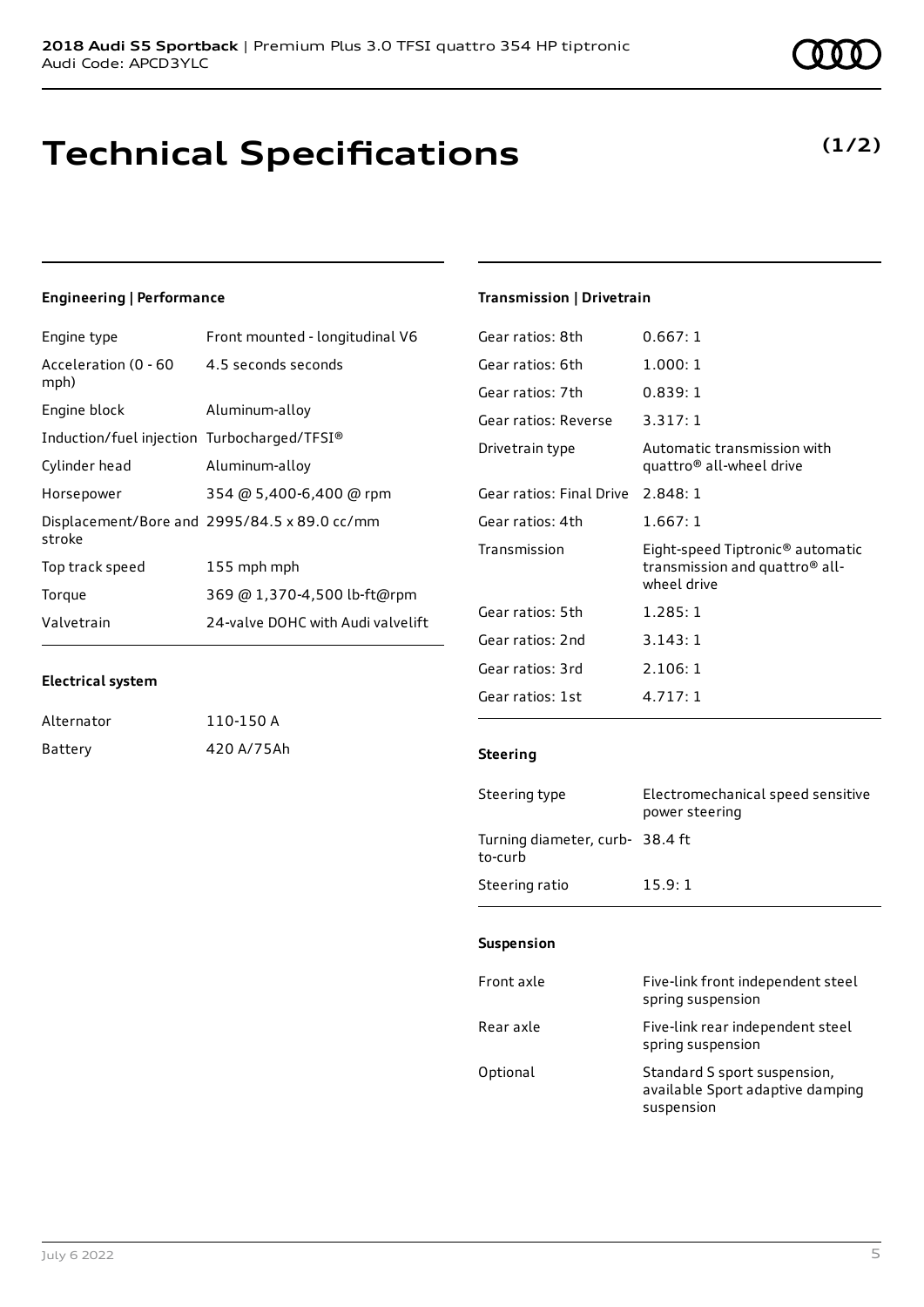### **Technical Specifications**

#### **Brakes**

| Front brakes  | 13.8 (ventilated disc) in |
|---------------|---------------------------|
| Rear brakes   | 13.0 (ventilated disc) in |
| Parking brake | Electromechanical         |

#### **Warranty | Maintenance**

| Warranty    | 4-year/50,000 mile new vehicle<br>limited warranty                                        |
|-------------|-------------------------------------------------------------------------------------------|
| Maintenance | 12-month/10,000 mile (whichever<br>occurs first) NO CHARGE first<br>scheduled maintenance |

#### **Exterior Measurements**

| Height                           | 54.5 in    |
|----------------------------------|------------|
| Overall width without<br>mirrors | 72.7 in    |
| Length                           | 187.1 in   |
| Wheelbase                        | $111.2$ in |
| Drag coefficient                 | $0.29$ Cw  |
| Overall width with<br>mirrors    | 79.9 in    |
| Track rear                       | 61.7 in    |
| <b>Track front</b>               | 62.5 in    |
| Curb weight                      | 3,924 lb   |

#### **Interior measurements**

| Seating capacity                          | 5                 |
|-------------------------------------------|-------------------|
| Shoulder room, rear                       | 54.5 in           |
| Head room with front<br>sunroof           | 39.4 in           |
| Leg room, rear                            | $35.1$ in         |
| Shoulder room, front                      | 55.7 in           |
| Head room with rear<br>sunroof            | 37.0 in           |
| <b>FPA Class</b>                          | ULFV70            |
| Leg room, front                           | $41.3$ in         |
| Cargo volume, rear<br>seatbacks up/folded | 21.8 cu ft, cu ft |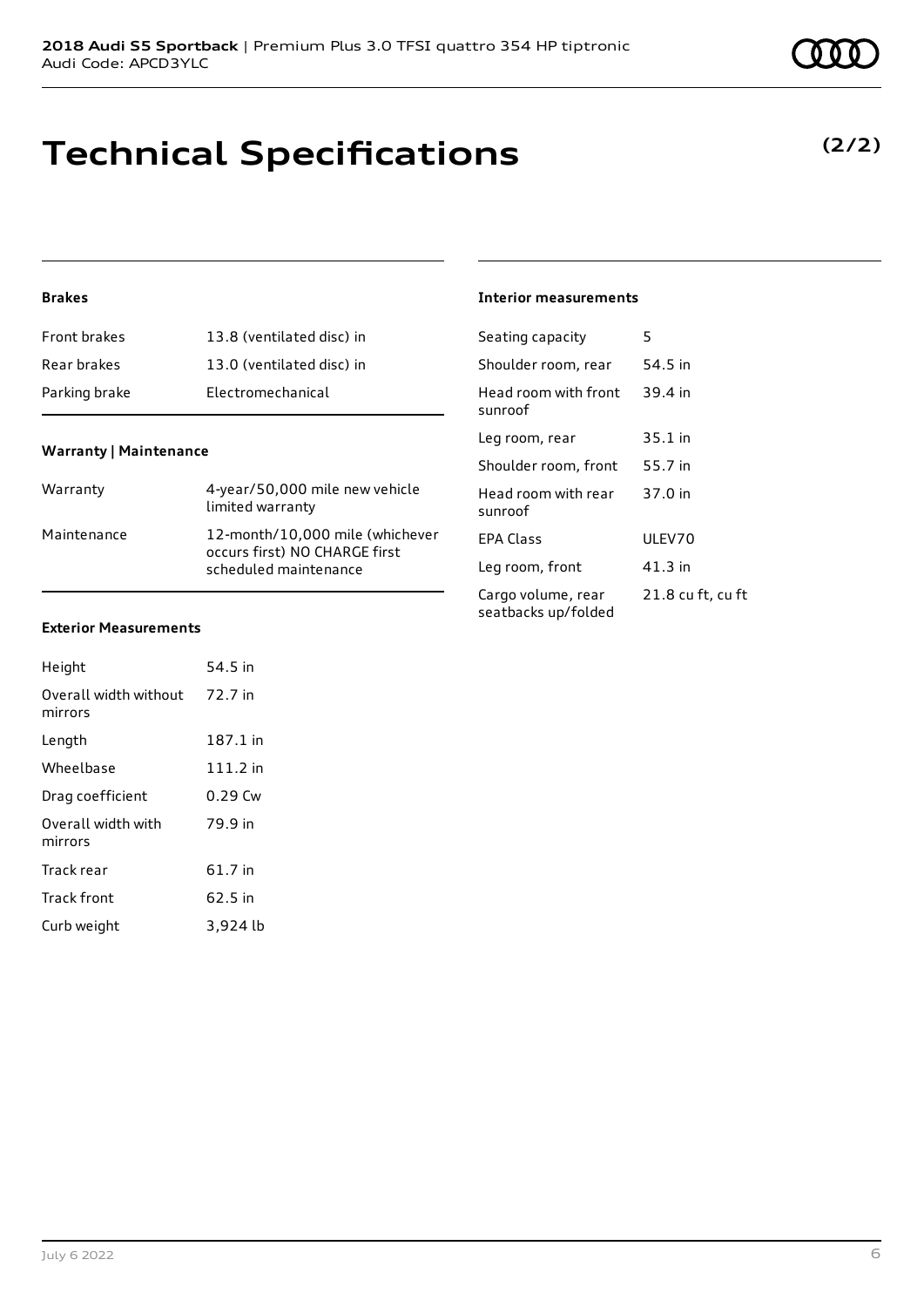

### **Consumption- and emission**

**Consumption by NEDC**

combined 24 mpg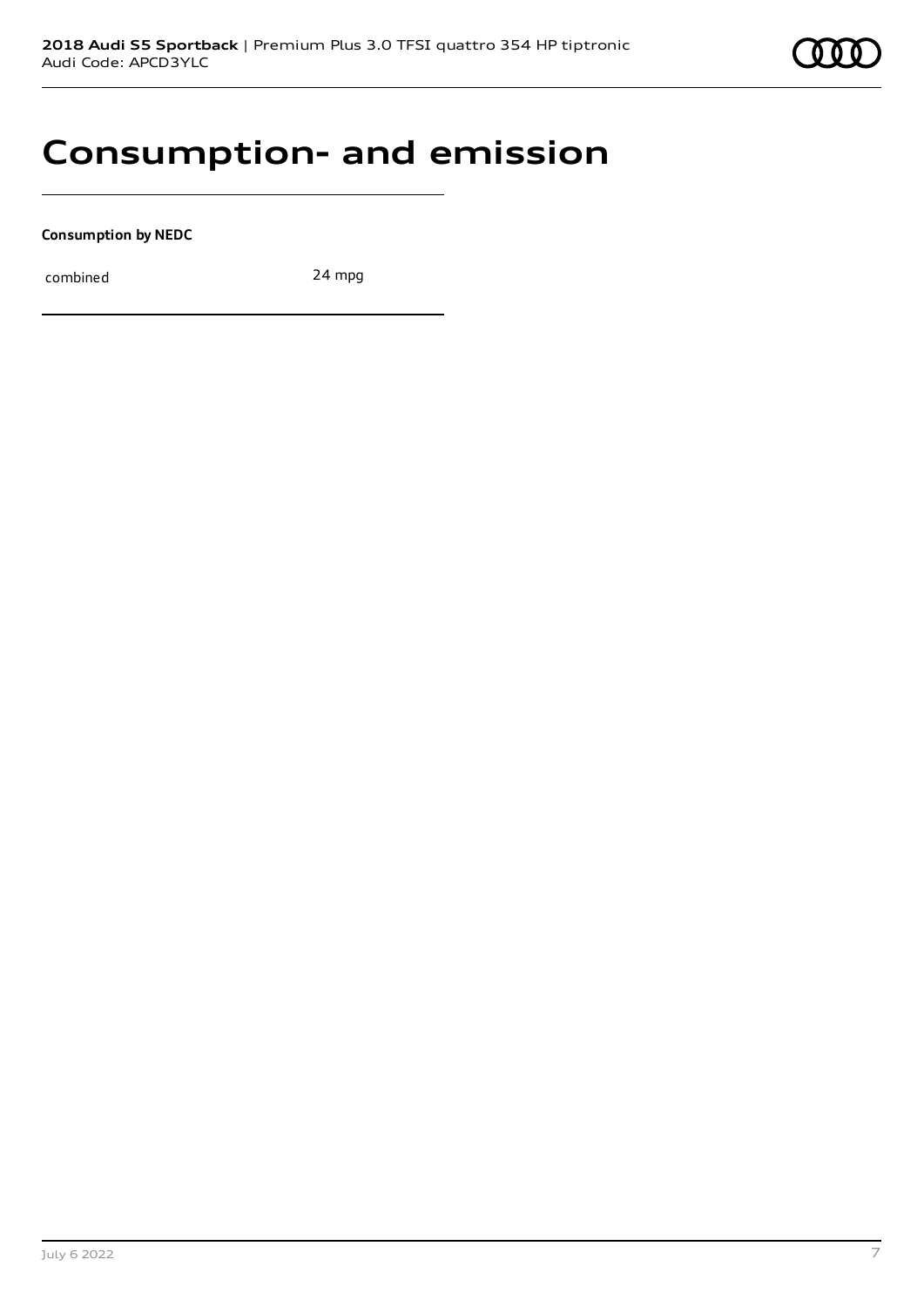## **Contact**

Dealer **Audi Palo Alto**

1730 Embarcadero Rd 94303 Palo Alto CA

Phone: 6508566300 FAX: 6508562337

www: [https://www.audipaloalto.com](https://www.audipaloalto.com/)